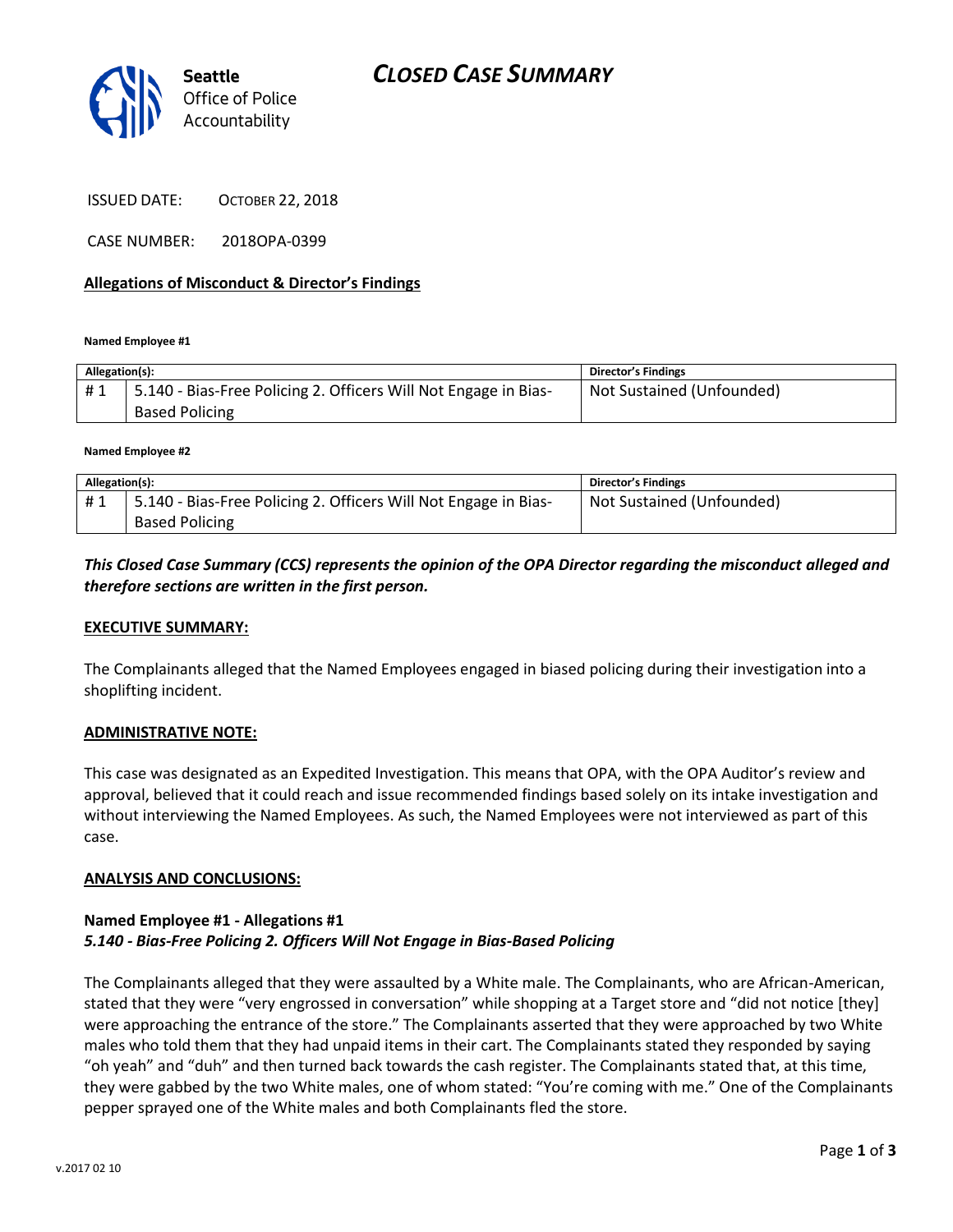



OPA CASE NUMBER: 2018OPA-0399

They reported this alleged assault to the police and asked that the police meet them at their home. The Complainants stated that the officers who came to their home were "dismissive" concerning the "attack" that they suffered. The Complainants noted that all of these officers were White and, when they asked for a female officer of color, they were told that no such officer was available.

The officers also received a 911 call from a Target employee. The employee told the police that one of the loss prevention officers had been assaulted by the Complainants. Specifically, the employee asserted that the Complainants, who had been shoplifting, pepper sprayed the loss prevention officer. Officers, including the Named Employees, responded to the Target and initiated their investigation. They also went to the Complainants' residence and spoke with them. During that conversation, the Named Employees attempted to explain what had been reported by the Target employees. This conversation, which was captured in its entirety on Body Worn Video (BWV), was not productive and resulted in the Complainants intimating that they were being treated disparately due to their race.

The Complainants were later named as the suspects in the General Offense Report. The officers submitted a Charge by Officer and, as of the present, the Complainants have yet to be criminally charged.

A little more than a week after the incident, the Complainants initiated this complaint with OPA, asserting that they were subjected to biased policing by the Named Employees.

SPD policy prohibits biased policing, which it defines as "the different treatment of any person by officers motivated by any characteristic of protected classes under state, federal, and local laws as well other discernible personal characteristics of an individual." (SPD Policy 5.140.) This includes different treatment based on the race of the subject. (*See id*.)

As part of its investigation, OPA obtained the Target security video of this incident. This video contradicted the Complainants' accounts in a number of respects. First, it showed both of the Complainants walking completely out of the store and towards the parking lot when they were stopped by loss prevention officers. Second, contrary to the Complainants' contentions, they were not lost in conversation at the time. Indeed, the video showed that they were not even speaking when they left the store. Third, the Complainants made it seem that they were simply wandering around the store when they happened to be wrongly stopped by the entrance. However, the video is clear that they purposefully walked up to the exit and out of the store – no part of their conduct appeared to be inadvertent.

With regard to the Named Employees' handling of this call and interaction with the Complainants, I find that there is no evidence indicating that they engaged in biased policing. The Named Employees were attempting to conduct an investigation, which included obtaining information from all involved parties and questioning the Complainants' accounts, which were inconsistent with the great weight of the evidence. I further do not find that their failure to call a female officer of color to the Complainants' residence violated policy or suggested bias. Ultimately, I find that the Complainants' allegations are meritless. The Named Employees engaged in no misconduct during this incident, let alone violated the Department's policy concerning biased policing. As such, I recommend that this allegation be Not Sustained – Unfounded as against both Named Employees.

Recommended Finding: **Not Sustained (Unfounded)**